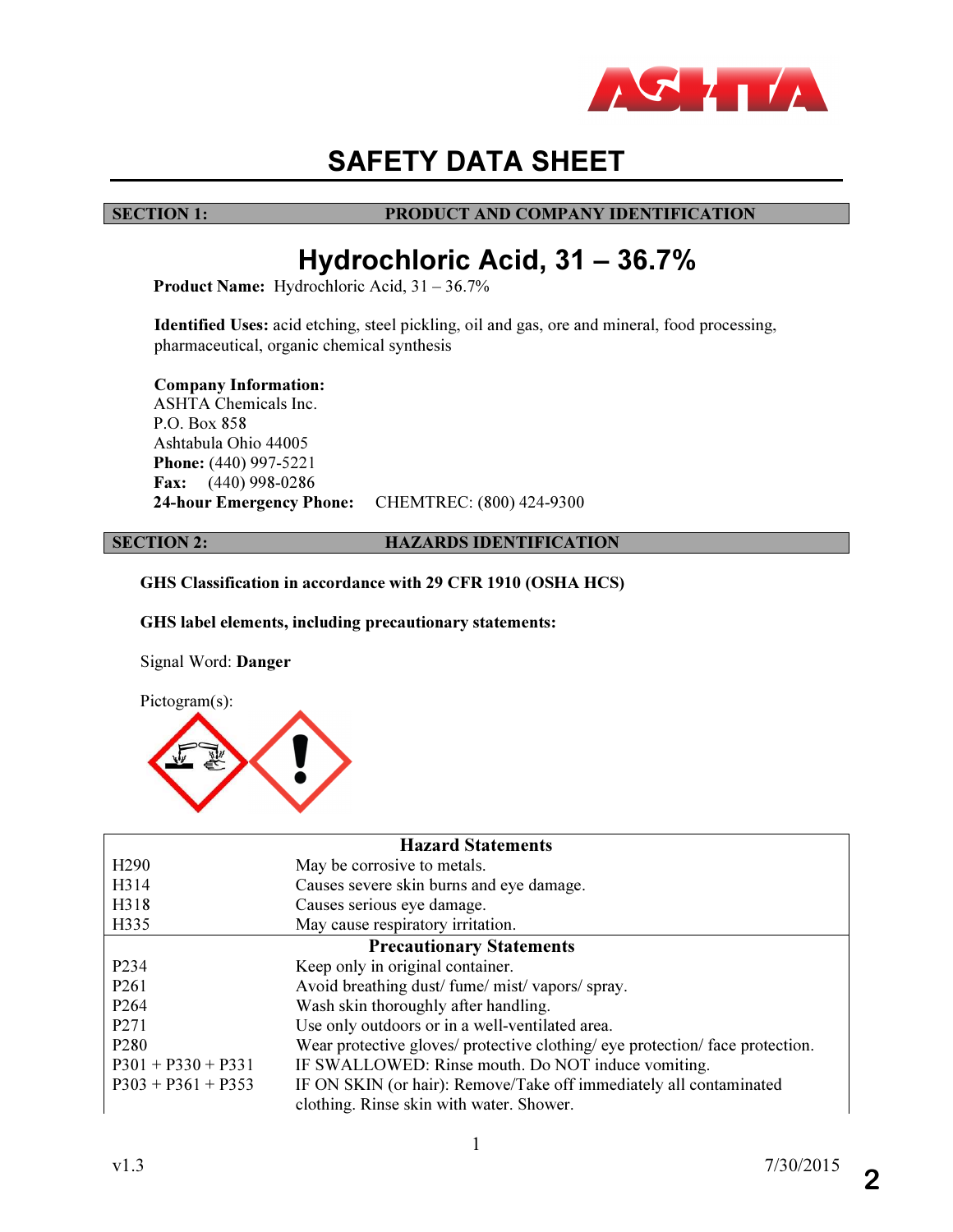

| $P304 + P340 + P310$   | IF INHALED: Remove victim to fresh air and keep at rest in a position<br>comfortable for breathing. Immediately call a POISON CENTER or<br>doctor/physician. |
|------------------------|--------------------------------------------------------------------------------------------------------------------------------------------------------------|
| $P305 + P351 + P338 +$ | IF IN EYES: Rinse cautiously with water for several minutes. Remove                                                                                          |
| P310                   | contact lenses, if present and easy to do. Continue rinsing. Immediately                                                                                     |
|                        | call a POISON CENTER or doctor/physician.                                                                                                                    |
| P363                   | Wash contaminated clothing before reuse.                                                                                                                     |
| P390                   | Absorb spillage to prevent material damage.                                                                                                                  |
| $P403 + P233$          | Store in a well-ventilated place. Keep container with a resistant inner liner.                                                                               |
| P405                   | Store locked up.                                                                                                                                             |
| P <sub>406</sub>       | Store in corrosive resistant stainless steel container with a resistant inner liner.                                                                         |
| P501                   | Dispose of contents/ container to an approved waste disposal plant.                                                                                          |

### SECTION 3: COMPOSITION/INFORMATION ON INGREDIENTS

| <b>Synonyms:</b><br><b>CHEMICAL NAME:</b><br><b>TRADE NAME:</b><br>SYNONYMS: | Hydrochloric acid<br>Hydrochloric acid, $31 - 36.7\%$<br>Muriatic acid, Chlorohydric acid, Hydrogen Chloride |
|------------------------------------------------------------------------------|--------------------------------------------------------------------------------------------------------------|
| C.A.S:                                                                       | 7647-01-0                                                                                                    |
| EC:                                                                          | 231-595-7                                                                                                    |
| WHMIS:                                                                       | D2A, E                                                                                                       |
| <b>CHEMICAL FORMULA:</b>                                                     | HCl (in aqueous solution)                                                                                    |
| CHEMICAL FAMILY:                                                             | Inorganic Acid                                                                                               |

# **SECTION 4** FIRST AID MEASURES

### Description of first aid measures:

Consult a physician. Show this safety data sheet to the doctor in attendance.

### If inhaled

If breathed in, move person into fresh air. If not breathing, give artificial respiration. If breathing is difficult, give humidified air. Give oxygen, but only by a certified physician. Consult a physician.

### In case of skin contact

Immediately flush with plenty of water for at least 15 minutes while removing contaminated clothing and shoes. Wash off with soap and plenty of water. Consult a physician.

# In case of eye contact

Rinse thoroughly with plenty of water for at least 15 minutes and consult a physician. Remove contact lenses if present and easy to do. Continue rinsing eyes during transport to medical facility.

# If swallowed

Do NOT induce vomiting. Never give anything by mouth to an unconscious person. Rinse mouth thoroughly with water. If vomiting occurs, keep head low so that stomach content doesn't get into the lungs. Consult a physician.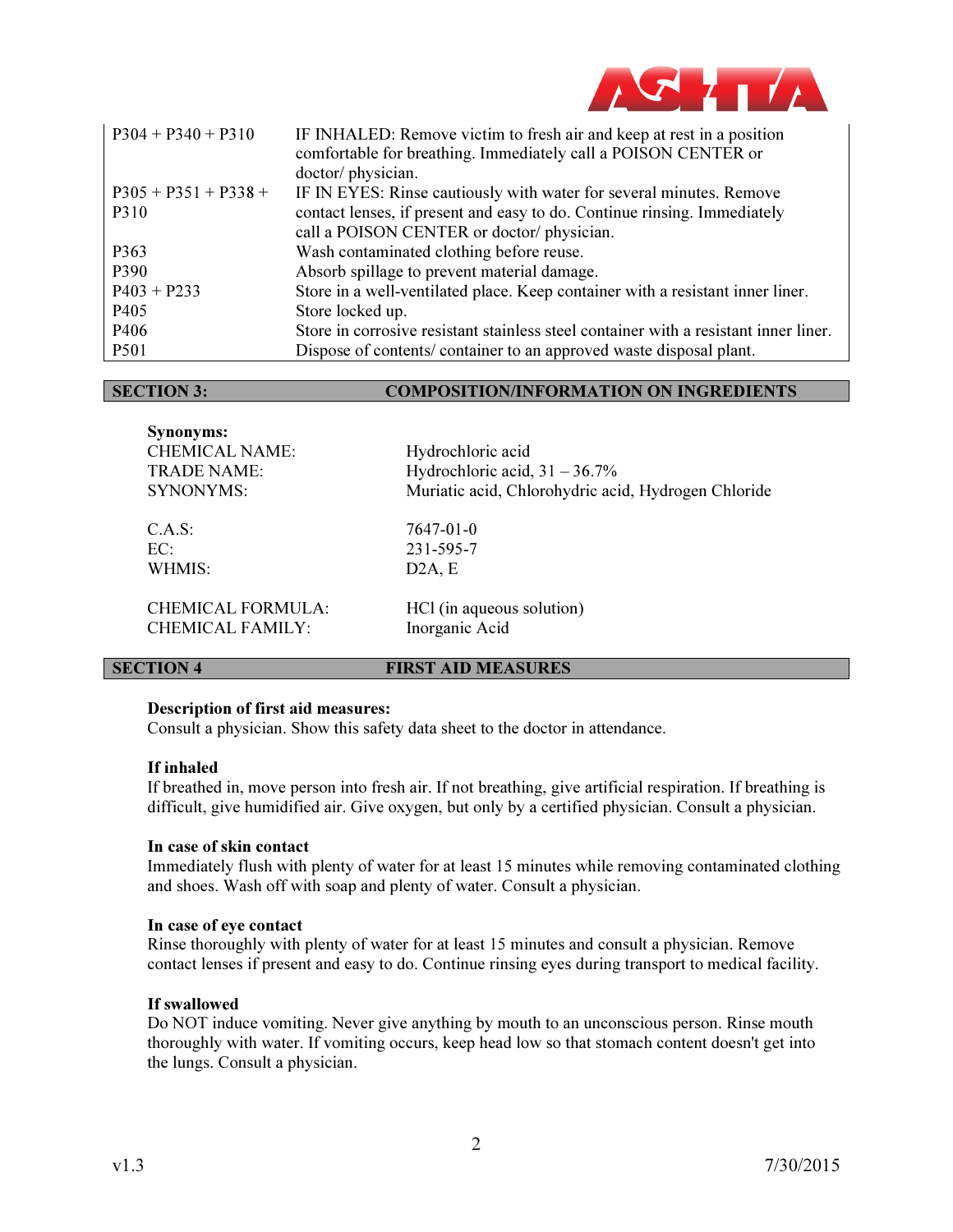

# SECTION 5 FIRE FIGHTING MEASURES

| Flash Point (Method):             | Non-combustible.                                                                                                                                                                                 |
|-----------------------------------|--------------------------------------------------------------------------------------------------------------------------------------------------------------------------------------------------|
| <b>Extinguishing Media:</b>       | Use extinguishing agents compatible with acid and appropriate                                                                                                                                    |
|                                   | for the burning material. Use water spray to keep fire-exposed<br>containers cool.                                                                                                               |
| Auto Ignition Temp:               | Non-combustible.                                                                                                                                                                                 |
| Special Fire Fighting Procedures: | Wear self-contained breathing apparatus and full protective<br>clothing. In case of fire and/or explosion do not breathe fumes.<br>Use standard firefighting procedures and consider the hazards |
|                                   | of other involved materials.                                                                                                                                                                     |
| Unusual Fire/Explosion Hazards:   | Releases flammable hydrogen gas when reacting with metals.                                                                                                                                       |
|                                   |                                                                                                                                                                                                  |

### SECTION 6 ACCIDENTAL RELEASE MEASURES

### Environmental Precautions:

Use closed systems when possible. Provide local exhaust ventilation where vapor or mist may be generated. Avoid discharge into drains, water courses or onto the ground.

### Containment and Cleaning:

Follow preplanned emergency procedures. Only properly equipped, trained, functional personnel should attempt to contain a leak. All other personnel should be evacuated from the danger area. Using full protective equipment, apply appropriate emergency device or other securement technology to stop the leak if possible.

| Small Spill: | Dilute with water and mop up, or absorb with an inert dry material and place<br>in an appropriate waste disposal container. If necessary: neutralize the residue<br>with a dilute solution of sodium carbonate.                                                                                                                                                                                 |
|--------------|-------------------------------------------------------------------------------------------------------------------------------------------------------------------------------------------------------------------------------------------------------------------------------------------------------------------------------------------------------------------------------------------------|
| Large Spill: | Corrosive liquid. Stop leak if without risk. Do not touch spilled material. Use<br>water spray curtain to knock down vapor drift. Prevent entry into sewers,<br>basements or confined areas; dike if needed. Call for assistance on disposal.<br>Neutralize the residue with a dilute solution of sodium carbonate. Be careful<br>that vapor is not present at a concentration level above TLV. |

# SECTION 7: HANDLING AND STORAGE

# Precautions to be taken for handling and storage:

Wear appropriate personal protective equipment. Do not get in eyes, on skin, on clothing. Do not breathe mist or vapor. Observe good industrial hygiene practices. Do not empty into drains. Use caution when combining with water; DO NOT add water to acid, ALWAYS add acid to water while stirring to prevent release of heat, steam and fumes. Store in a well-ventilated place. Store away from incompatible materials. Store closed containers in a clean, cool, open or well ventilated area. Keep out of sun.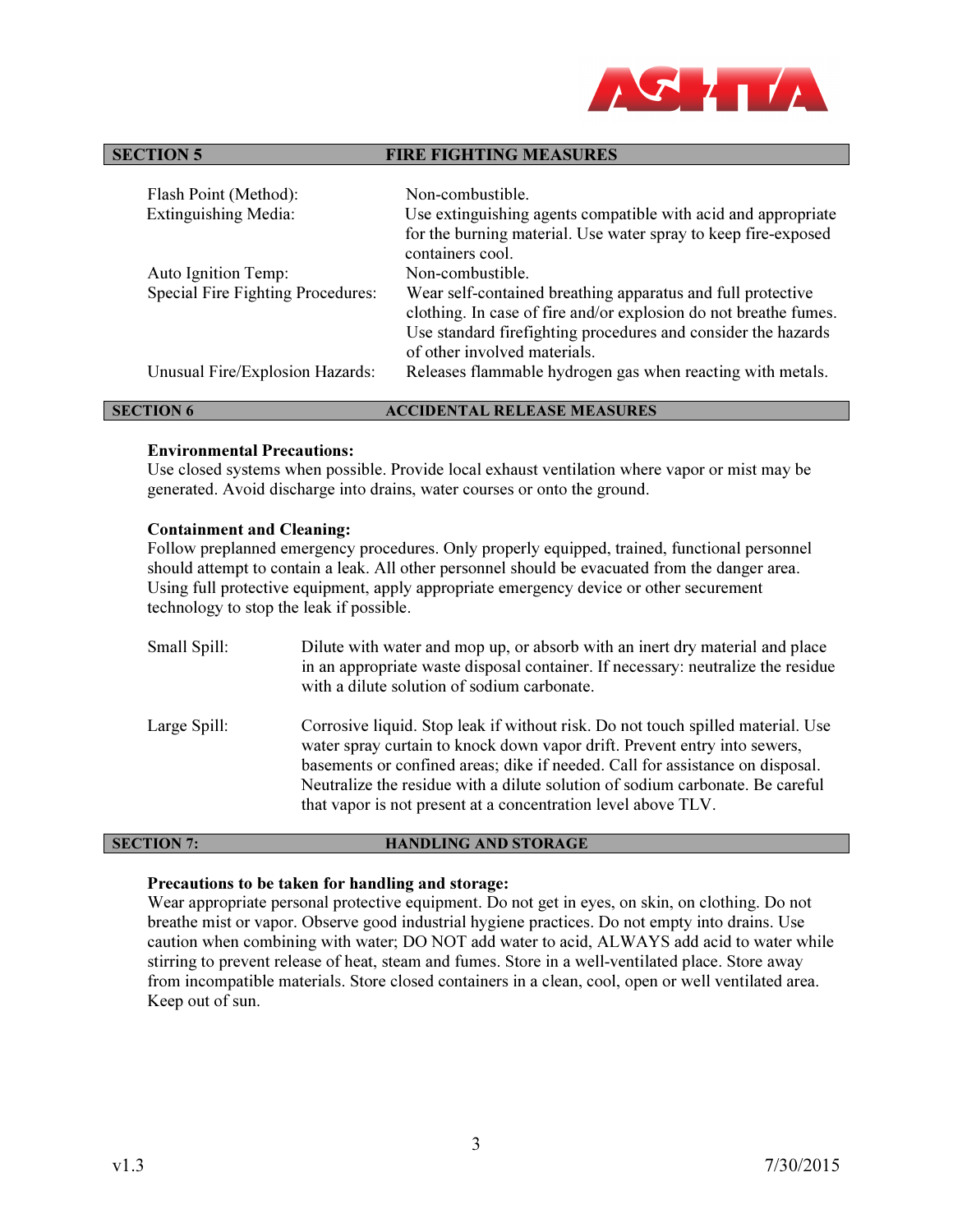

# SECTION 8: EXPOSURE CONTROL/PERSONAL PROTECTION

 Principal Component: Hydrochloric Acid Occupational Exposure Limits: Regulatory Limits:

| Component                                                  | <b>OSHA Final PEL</b>             | <b>OSHA Final PEL</b>                                                                                                                                                                                                                                                                                                                                                                                                                                             | <b>OSHA Final PEL</b>  |
|------------------------------------------------------------|-----------------------------------|-------------------------------------------------------------------------------------------------------------------------------------------------------------------------------------------------------------------------------------------------------------------------------------------------------------------------------------------------------------------------------------------------------------------------------------------------------------------|------------------------|
|                                                            | <b>TWA</b>                        | <b>STEL</b>                                                                                                                                                                                                                                                                                                                                                                                                                                                       | <b>Ceiling</b>         |
| Hydrochloric Acid                                          |                                   |                                                                                                                                                                                                                                                                                                                                                                                                                                                                   | 5 ppm                  |
| Mixture                                                    |                                   |                                                                                                                                                                                                                                                                                                                                                                                                                                                                   | 7.59 mg/m <sup>3</sup> |
| <b>ACGIH TLV</b><br>$=$                                    | 5 ppm $(7.59 \text{ mg/m}^3)$ TWA |                                                                                                                                                                                                                                                                                                                                                                                                                                                                   |                        |
| <b>NIOSH IDLH</b><br>$=$                                   | 50 ppm (as HCl, 2010)             |                                                                                                                                                                                                                                                                                                                                                                                                                                                                   |                        |
| <b>Exposure Controls:</b>                                  |                                   |                                                                                                                                                                                                                                                                                                                                                                                                                                                                   |                        |
| Eye Protection:                                            | $166$ (EU).                       | Tightly fitting safety goggles. Face shield (8-inch minimum).<br>Use equipment for eye protection tested and approved under<br>appropriate government standards such as NIOSH (US) or EN                                                                                                                                                                                                                                                                          |                        |
| <b>Respiratory Protection:</b>                             |                                   | Where risk assessment shows air-purifying respirators are<br>appropriate use a full-face respirator with multipurpose<br>combination (US) or type ABEK (EN 14387) respirator<br>cartridges as a backup to engineering controls. If the respirator<br>is the sole means of protection, use a full-face supplied air<br>respirator. Use respirators and components tested and<br>approved under appropriate government standards such as<br>NIOSH (US) or CEN (EU). |                        |
| <b>Other Protection:</b>                                   | specific workplace.               | Complete suit protecting against chemicals. The type of<br>protective equipment must be selected according to the<br>concentration and amount of the dangerous substance at the                                                                                                                                                                                                                                                                                   |                        |
| <b>Ventilation Recommended:</b><br>Glove Type Recommended: | exposure.                         | Exhaust ventilation is required to meet PEL limits.<br>Wear neoprene, nitrile, butyl rubber or PVC gloves to prevent                                                                                                                                                                                                                                                                                                                                              |                        |

SECTION 9: PHYSICAL AND CHEMICAL PROPERTIES

Information on basic physical and chemical properties:

| Appearance                   | Colorless to light yellow liquid     |
|------------------------------|--------------------------------------|
| Odor                         | Pungent (irritating/strong)          |
| Odor Threshold               | 0.3ppm (can cause olfactory fatigue) |
| pH                           | $\leq$ 1 (in aqueous solution)       |
| Melting point/freezing point | $-30^{\circ}$ C ( $-22^{\circ}$ F)   |
| Initial boiling point        | $>100^{\circ}C$ ( $>212^{\circ}F$ )  |
| Flash point                  | Not applicable                       |
| Auto-ignition Temp           | Not applicable                       |
| Evaporation rate             | No data available                    |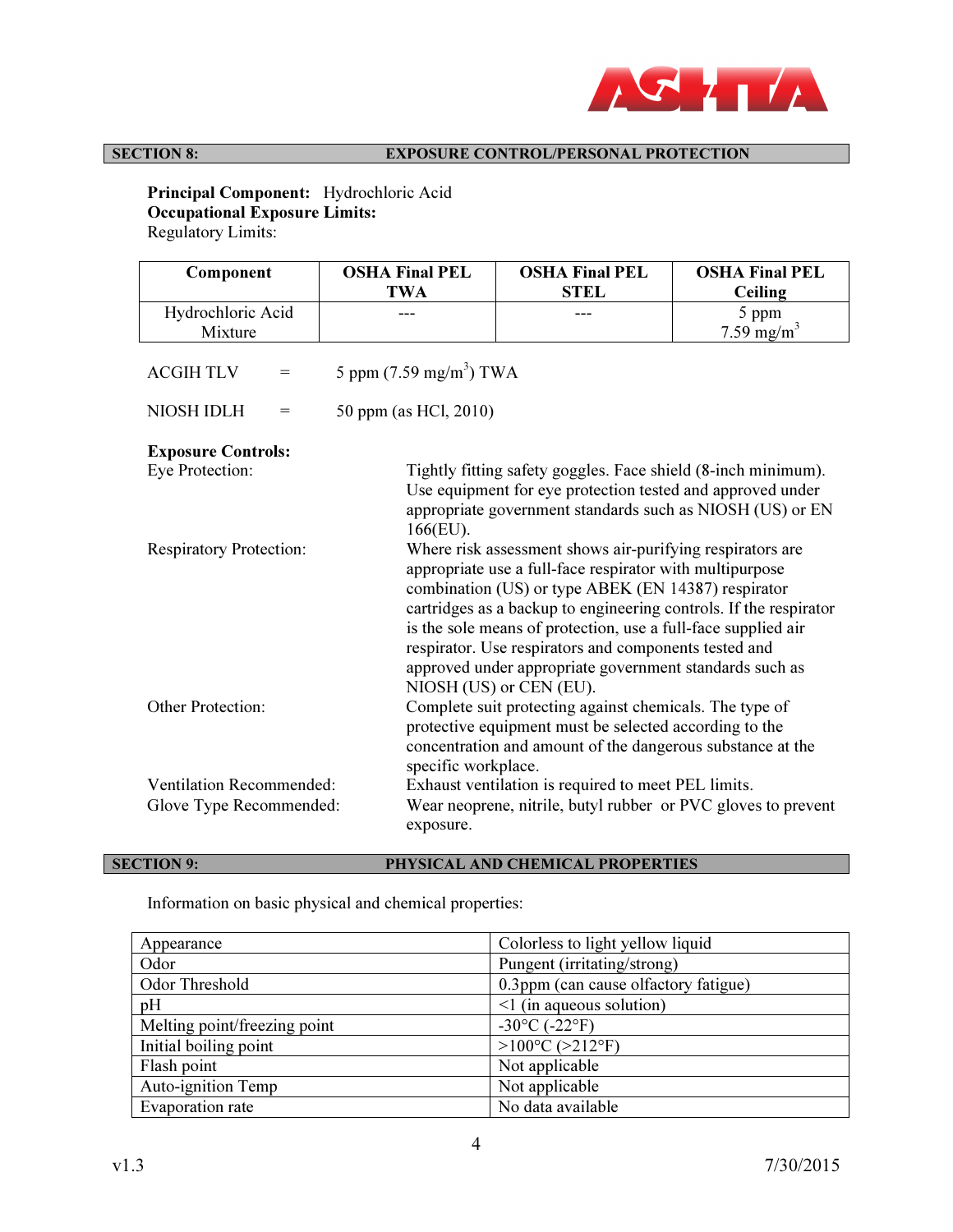

| Decomposition temperature                    | No data available                            |
|----------------------------------------------|----------------------------------------------|
| Flammability (solid, gas)                    | Not combustible                              |
| Upper/lower flammability or explosive limits | Not combustible                              |
| Water solubility                             | 100%                                         |
| Molecular Weight                             | 36.46                                        |
| <b>Relative Density (Specific Gravity)</b>   | $1.16$ (32% HCl solution)                    |
|                                              | 1.19 (36.5% HCl solution)                    |
| <b>Bulk Density</b>                          | 8.75 lbs/gal (32% HCl solution)              |
|                                              | 9.83 lbs/gal $(36.5\% \text{ HCl}$ solution) |
| Vapor Density ( $air = 1$ )                  | 1.267 at 20 °C                               |
| Vapor Pressure                               | 84 mm Hg @ $20^{\circ}$ C                    |
| Partition Coefficient: n-octanol/water       | No data available                            |

| <b>SECTION 10:</b>   | <b>STABILITY AND REACTIVITY</b>                                                                                                |
|----------------------|--------------------------------------------------------------------------------------------------------------------------------|
| Stability:           | Hydrochloric acid is stable under normal conditions and<br>pressures.                                                          |
| Conditions to avoid: | Incompatible materials, metals, excess heat, bases.                                                                            |
| Incompatibility:     | Bases, amines, metals, permanganates, (e.g. potassium<br>permanganate), fluorine, metal acetylides, hexalithium<br>disilicide. |
|                      | Hazardous decomposition products: Hydrogen chloride, chlorine, hydrogen gas.                                                   |
| Polymerization:      | Hazardous polymerization WILL NOT occur.                                                                                       |

# SECTION 11: TOXICOGICAL INFORMATION

# Information on likely routes of exposure:

| Inhalation:   | Vapors and mist will irritate throat and respiratory system and<br>cause coughing. |
|---------------|------------------------------------------------------------------------------------|
| Skin contact: | Causes skin burns.                                                                 |
| Eye contact:  | Causes eye burns.                                                                  |
| Ingestion:    | Harmful if swallowed. Causes digestive tract burns. Ingestion                      |
|               | may produce burns to the lips, oral cavity, upper airway,                          |
|               | esophagus and possibly the digestive tract.                                        |

# Symptoms related to the physical, chemical and toxicological characteristics: Contact with this material will cause burns to the skin, eyes and mucous membranes. Permanent eye damage including blindness could result.

# Information on toxicological effects:

| Acute toxicity:            | Harmful if swallowed.                    |
|----------------------------|------------------------------------------|
| Skin corrosion/irritation: | Causes severe skin burns and eye damage. |
| Serious eye damage/eye     |                                          |
| Irritation:                | Causes serious eye damage.               |
| Respiratory sensitization: | Not available.                           |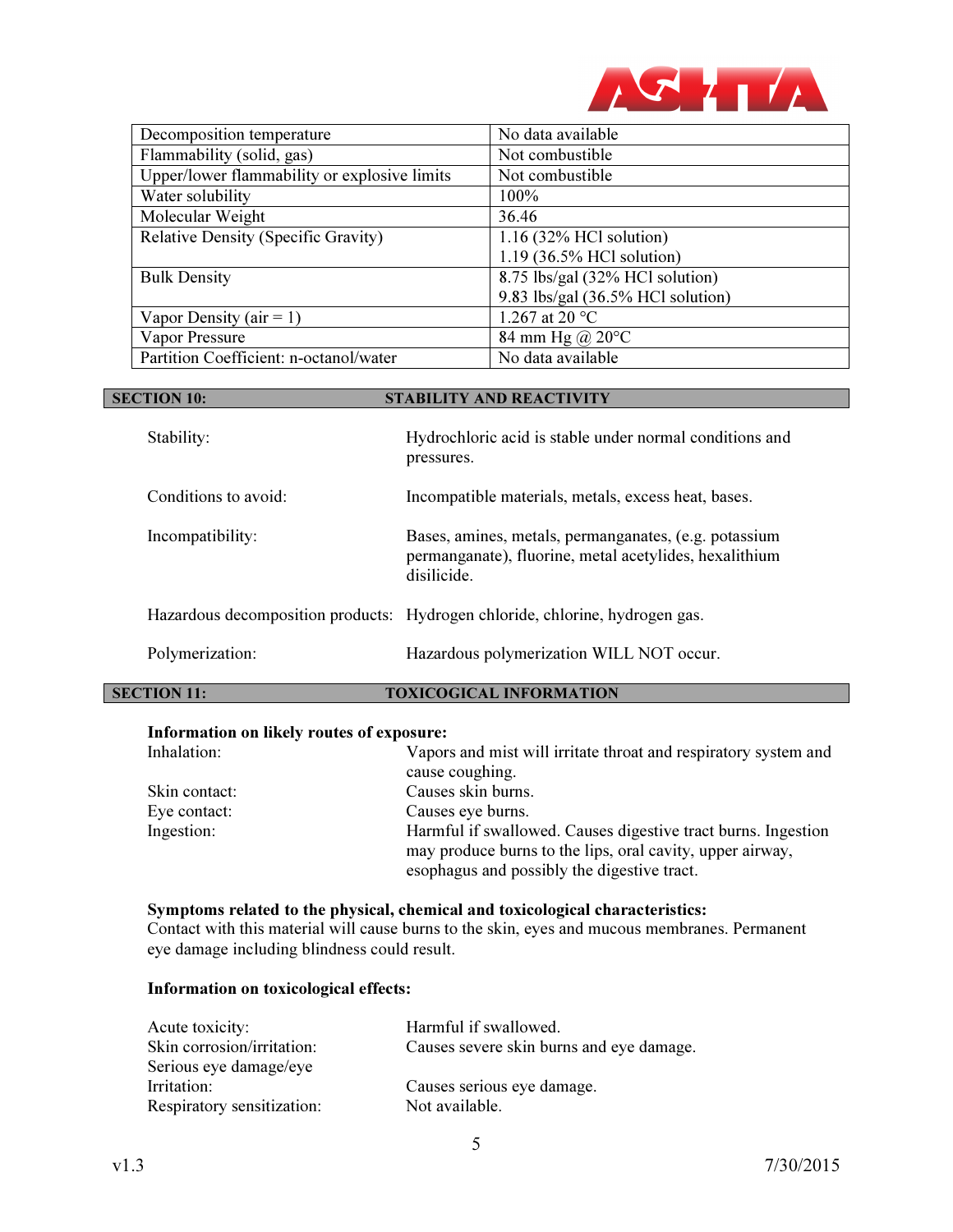

| Skin sensitization:              | No data available.                                                                                                  |
|----------------------------------|---------------------------------------------------------------------------------------------------------------------|
| Germ cell mutagenicity:          | No data available to indicate product or any components<br>present at greater than 0.1% are mutagenic or genotoxic. |
| Carcinogenicity:                 | This product is not considered to be a carcinogen by IARC,<br>ACGIH, NTP or OSHA.                                   |
| Reproductive toxicity:           | This product is not expected to cause reproductive or<br>developmental effects.                                     |
| Specific target organ toxicity - |                                                                                                                     |
| single exposure:                 | May cause respiratory irritation.                                                                                   |
| Specific target organ toxicity - |                                                                                                                     |
| repeated exposure:               | No data available.                                                                                                  |
| Aspiration hazard:               | Not available.                                                                                                      |
| Chronic effects:                 | Prolonged inhalation may be harmful.                                                                                |

# Components Species Test Results:

Hydrochloric acid (CAS# 7647-01-0)

| Rat - Inhalation $LC_{50}$ :   | 3124 ppm, (1 hour)                                                                                                                                                  |
|--------------------------------|---------------------------------------------------------------------------------------------------------------------------------------------------------------------|
| Rabbit - Dermal $LD_{50}$ :    | $5010$ mg/kg                                                                                                                                                        |
| <b>SECTION 12:</b>             | <b>ECOLOGICAL INFORMATION</b>                                                                                                                                       |
| Ecotoxicity:                   | Because of the low pH of this product, it would be expected<br>produce significant ecotoxicity upon exposure to aquatic<br>organisms and aquatic systems.           |
| <b>Aquatic Toxicity:</b>       | This material is toxic to fish and aquatic organisms. Most<br>aquatic species do not tolerate pH lower than 5.5 for any<br>extended period.                         |
| <b>Fish Toxicity:</b>          | Fish $LC_{50}$ Mosquito fish: 282 mg/l, 96 hours<br>Fish $LC_{50}$ Bluegill: 3.6 mg/l, 48 hours                                                                     |
| Persistence and degradability: | Not biodegradable. Hydrochloric acid will likely be<br>neutralized to chloride by alkalinity present in natural<br>environment                                      |
| Bioaccumulative Potential:     | No data available.                                                                                                                                                  |
| Mobility in soil:              | Hydrochloric acid will be neutralized by naturally occurring<br>alkalinity. The acid will permeate soil, dissolving some soil<br>material and will then neutralize. |
| Other adverse effects:         | No other adverse environmental effects (e.g. ozone depletion,<br>photochemical ozone creation                                                                       |
| <b>SECTION 13:</b>             | <b>DISPOSAL CONSIDERATIONS</b>                                                                                                                                      |

# Collect and reclaim or dispose in sealed containers at a properly licensed waste disposal site. This material , if not neutralized, must be disposed of as hazardous waste. Do not allow this material to drain into sewers/water supplies. Do not contaminate ponds, waterways or ditches with chemical or used container. Dispose of contents/container in accordance with local/regional/national or international regulations.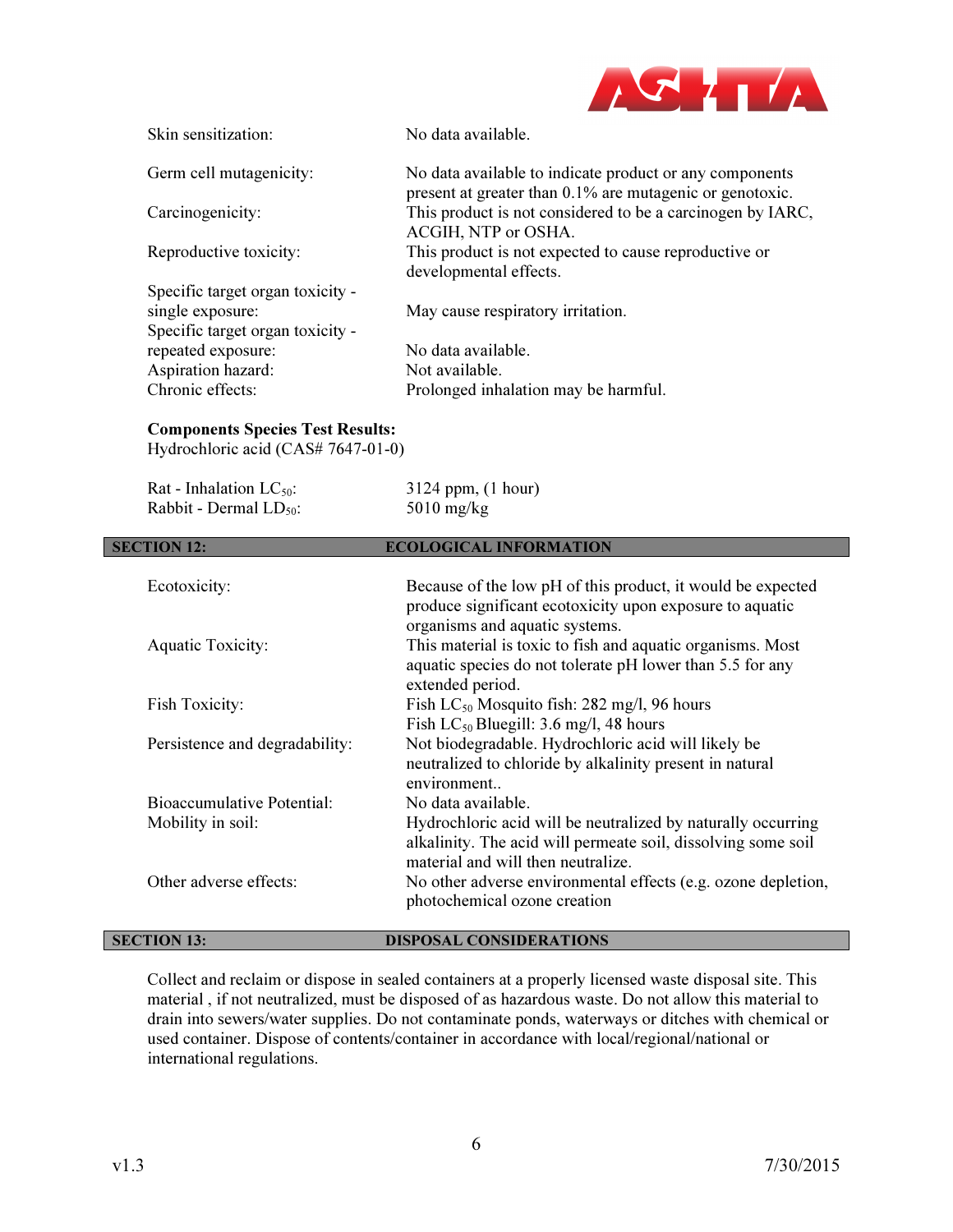

### **SECTION 14:** TRANSPORT INFORMATION

# Shipping:

 Usual Shipping Containers: Tank cars, bulk tankers. Usual Shelf Life: Indefinite (life of containers). Storage/Transport Temperatures: Ambient.

Suitable Storage:<br>Materials/Coatings:

Teflon, Tygon, Rubber, PVC and polypropylene materials.

# D.O.T. Information:

Labeling: Corrosive D.O.T. Identification Number<br>D.O.T. Shipping Name: Hydrochloric Acid D.O.T. Shipping Name: Hazard Class: 8 Packing Group: II Hazard Guide: 157 Placard: UN 1789

# **SECTION 15** REGULATORY INFORMATION

# SARA 302 Components

No chemicals in this material are subject to the reporting requirements of SARA Title III, Section 302.

### SARA 313 Components

The following components are subject to reporting levels established by SARA Title III, Section 313:

Hydrochloric Acid CAS#: 7647-01-0

# SARA 311/312 Hazards

Acute health hazard, reactive hazard.

Massachusetts Right To Know Components Hydrochloric Acid CAS#: 7647-01-0 Pennsylvania Right To Know Components Hydrochloric Acid CAS#: 7647-01-0 New Jersey Right To Know Components Hydrochloric Acid CAS#: 7647-01-0

# California Prop. 65 Components

This product does not contain any chemicals known to State of California to cause cancer, birth defects or any other reproductive harm.

# OSHA PSM TPQ:

CAS# 7647-01-0 is regulated under OSHA PSM *only* if anhydrous or >37% HCl.